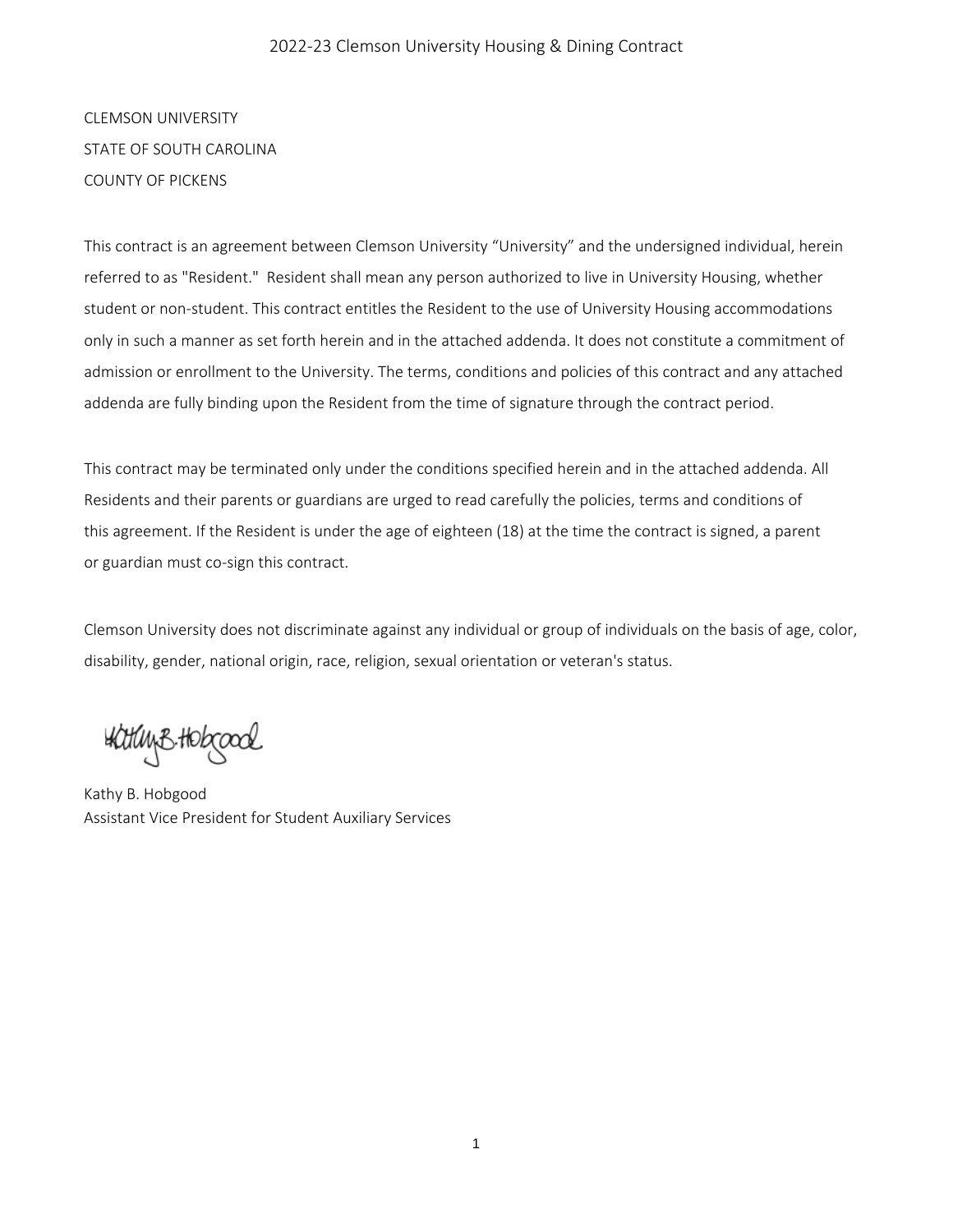## 2022-23 Clemson University Housing & Dining Contract

#### ADMINISTRATIVE

## 1. Assignment of the Contract.

The University Housing Contract is personal and may not be transferred or assigned to another person. The space may not be sublet. Once the contract term has begun, University Housing will only provide access to the contracted space to the assigned Resident. Parents, friends and other delegates may not obtain keys or access to the space on a Resident's behalf. Addenda to this contract may be distributed and enacted as needed. All addenda become an extension or revision of this contract and/or its attached addenda, and therefore are binding on the Resident.

#### 2. Assignment of Space.

(a) University Housing reserves the right to fill all available bed space. Where there is a vacant space, the remaining Resident(s) must maintain the area in a manner that would allow another Resident to move in immediately and without prior notification. Failure to do so may result in disciplinary action and the Resident's rental rate adjusted to the private room rate for the assigned space.

(b) University Housing reserves the right to require the Resident to move to a different housing assignment when deemed necessary by Housing officials for reasons such as, but not limited to, maintenance or closure of an area, changes in use of space, crisis, public health, safety or emergency situations, Student Code of Conduct violations or occupancy management needs.

(c) The University reserves the right to assign the Resident to interior accommodations including, but not limited to, converted study rooms, student staff rooms, triples or off-campus accommodations in the event that regularly designated spaces are not available.

#### 3. Eligibility for Residency.

Any enrolled student, who will be 17 years of age by October 15, 2022, is eligible to live in University Housing under the provisions of this contract, provided space is available as determined by the needs of University Housing. Non-students may also be housed under the provisions of this contract as needed and deemed appropriate by University Housing.

Excluding transfer students, all first-year students who are under the age of 21 at the time of enrollment who do not live with parent/guardian(s) within Anderson, Oconee and Pickens Counties are required to live in University Housing (on-campus) for the fall and spring semesters.

#### 4. Inspections and Access.

(a) The University reserves the right to enter rooms and apartments under certain circumstances including, but not limited to, inspections for safety, health, policy compliance, cleaning, inventory, epidemics or other emergency, pest control, occupancy verification and/or general repair. If such inspections are of a routine or periodically recurring nature, reasonable effort to give prior notice will be provided.

(b) Residents should be prepared to grant access to University officials upon reasonable request or in exigent circumstances. Failure to do so may result in a Student Code of Conduct violation.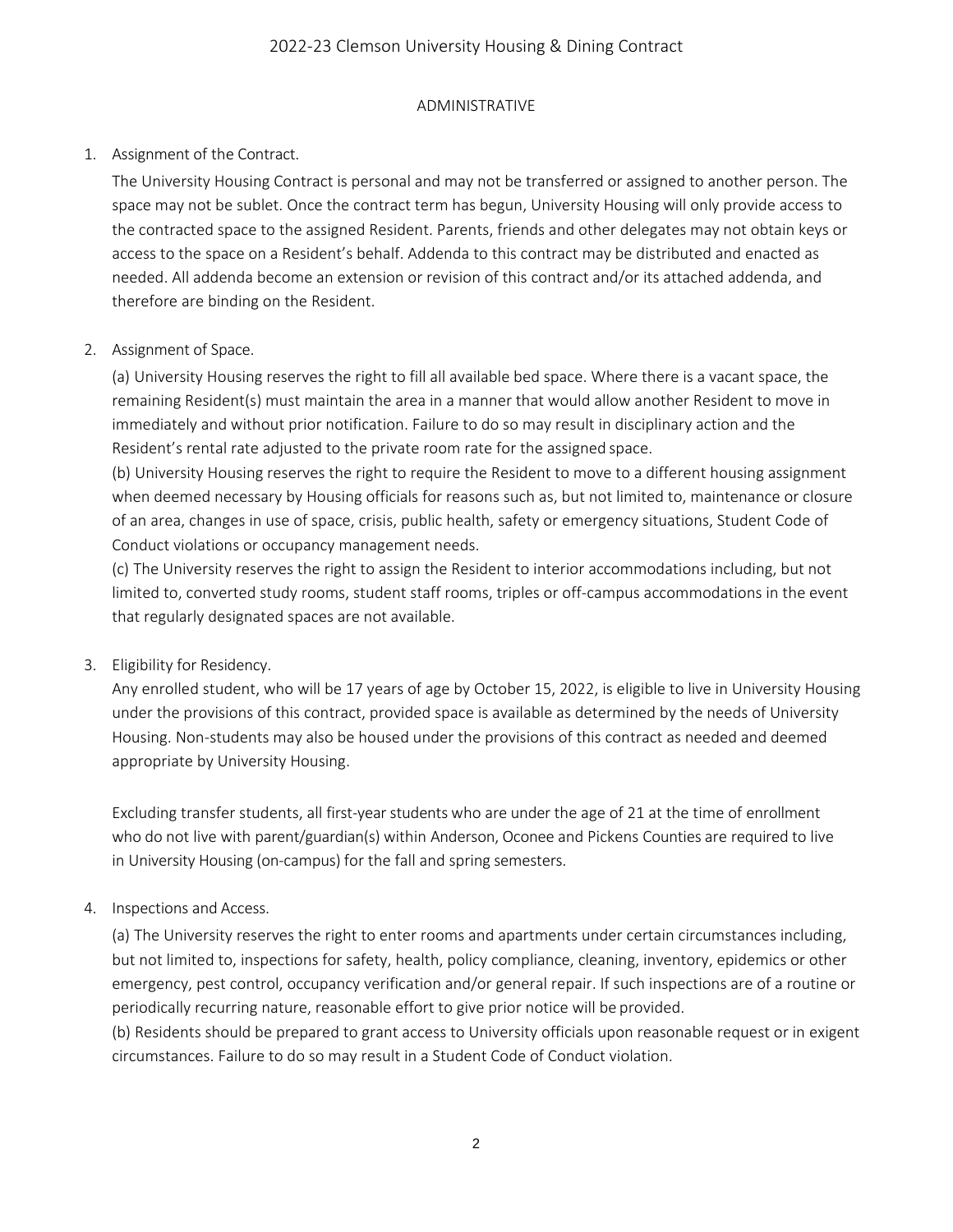5. (a) Right of the University to Prohibit Access, Refuse Housing and to Modify or CancelContract. The University, in its sole discretion, may determine that it is in the best interest of the campus community to prohibit or restrict Resident access to campus housing due to exigent circumstances, including but not limited to, natural disasters (e.g., tornado, earthquake, flood, hurricane, etc.), war, terrorist act, strike, public health outbreak (e.g., pandemic or infectious disease outbreak), fire, release of nuclear material or dangerous substance into the environment, other public health or safety concern, or the disruption of University operations.

If Resident's housing access is prohibited pursuant to section 5(a), and alternative housing is not provided, then refunds, if any, would be subject to the approval of the Board of Trustees.

(b) The University reserves the right to refuse admission or readmission to University Housing, to require a temporary or permanent assignment change, or to cancel the contract altogether, for a Resident's failure to meet academic requirements, or failure to comply with University and/or University Housing policies and regulations.

(c) The contract may be cancelled by the University in the event that the resident is criminally convicted by civil authorities. Additionally, S.C. Code §23-3-465 prohibits any individual who is a registered sex offender from living in campus housing at any public institution of higher learning. Any resident who is registered or becomes registered on the sex offender registry will have their housing contract immediately canceled.

6. Resident Refund and Contract Cancelation.

(a) For Residents not residing in Fraternity Sorority Housing, once the confirmation of an assignment is received, through the self-selection assignment process, or an assignment made by a Housing Assignments Coordinator, a continuing Resident has the option to cancel their electronically signed contract within 72 hours of confirmed assignment. After this timeframe has elapsed, failure to cancel as prescribed constitutes a legally, binding contract for the academic year. (b) Except as expressly stated in this section and in section 5(a), all housing costs and fees are nonrefundable. Residents may request cancellation of this contract by submitting a request via the Housing & Dining website. The Housing & Dining Appeals Committee will determine whether to approve the request for contract cancellation and whether any refund will be issued. However, there will be no refund of University Housing cost and fees during the last six weeks of a semester. Residents may request cancelation of their housing contract only for the following reasons:

- (i) Failure to enroll,
- (ii) Withdrawal from the University,
- (iii) Transfer to another college or university,
- (iv) Marriage (no more than four weeks prior to the wedding date), or
- (v) Circumstances determined by the University to be sufficiently extenuating as to warrant cancellation.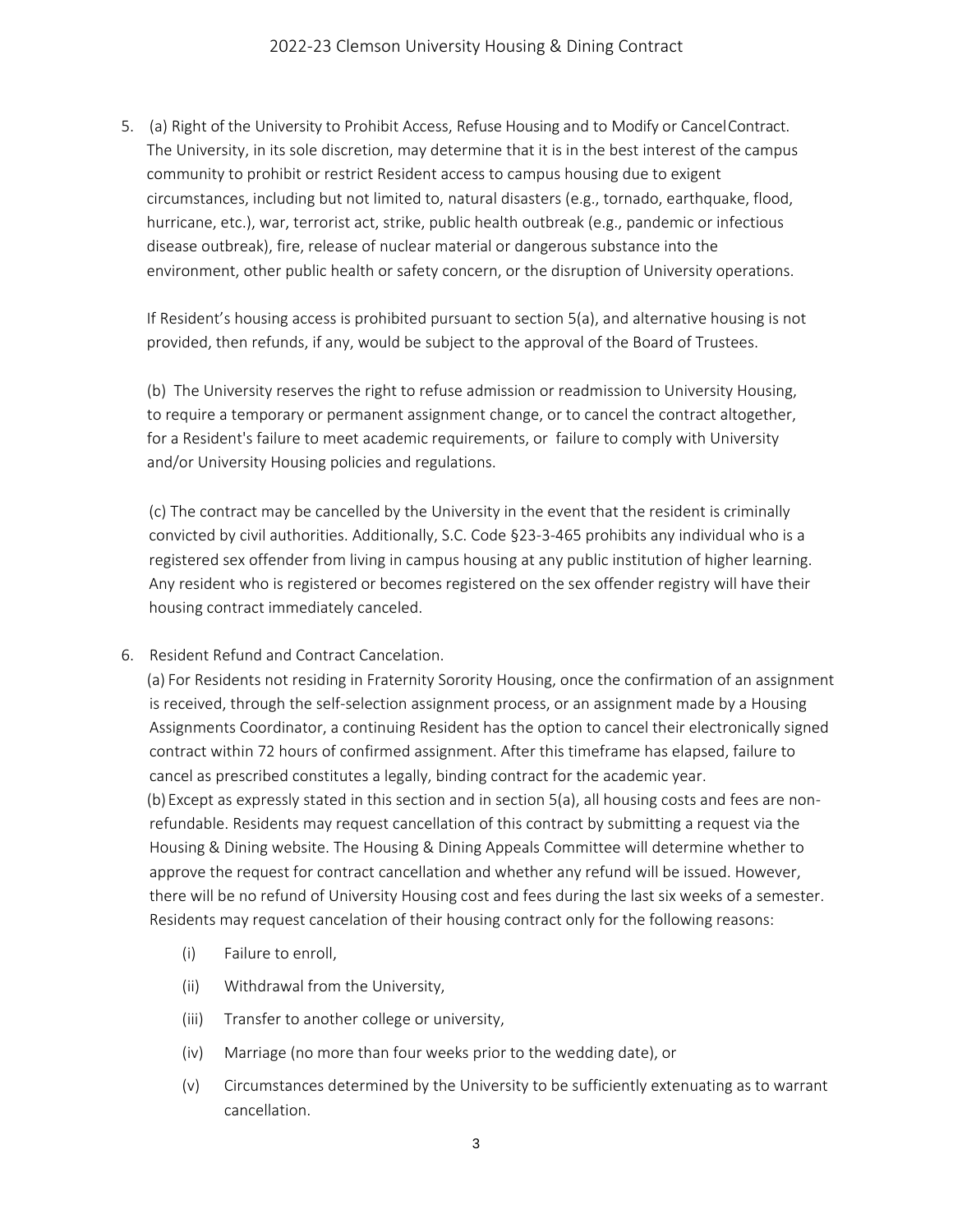#### 2022-23 Clemson University Housing & Dining Contract

Residents may be required to submit documentary evidence in support of their request for cancelation.

(a) Residents may be required to pay a cancellation fee. The cancellation fee shall not exceed Resident's rental rate and will be applied to the Resident's iRoar account.

(b) If the cancellation request is approved, the Housing and Dining Appeal Committee will, in its sole discretion, determine whether a refund is appropriate and the amount of such refund.

7. Room Change.

Residents may submit requests for housing assignment changes. Residents are not permitted to move or trade spaces without administrative approval. Room changes may require a roommate mediation prior to any room change approval. Once a housing assignment change has been approved, the Resident must move in accordance with prescribed timeframe and abide by all appropriate key policies. Failure to comply may result in disciplinary action and fees associated. Residents are financially responsible for rate differential if applicable.

8. Signature.

When signing the Clemson University Housing Contract electronically, the Resident, and/or parent or guardian, acknowledges and agrees to conduct this transaction by electronic means in accordance with Title 26, Chapter 6 of SC Statutes Annotated, and that by entering his/her electronic signature, the Resident, and/or parent or guardian, is entering into a legally binding and enforceable contract with Clemson University Housing.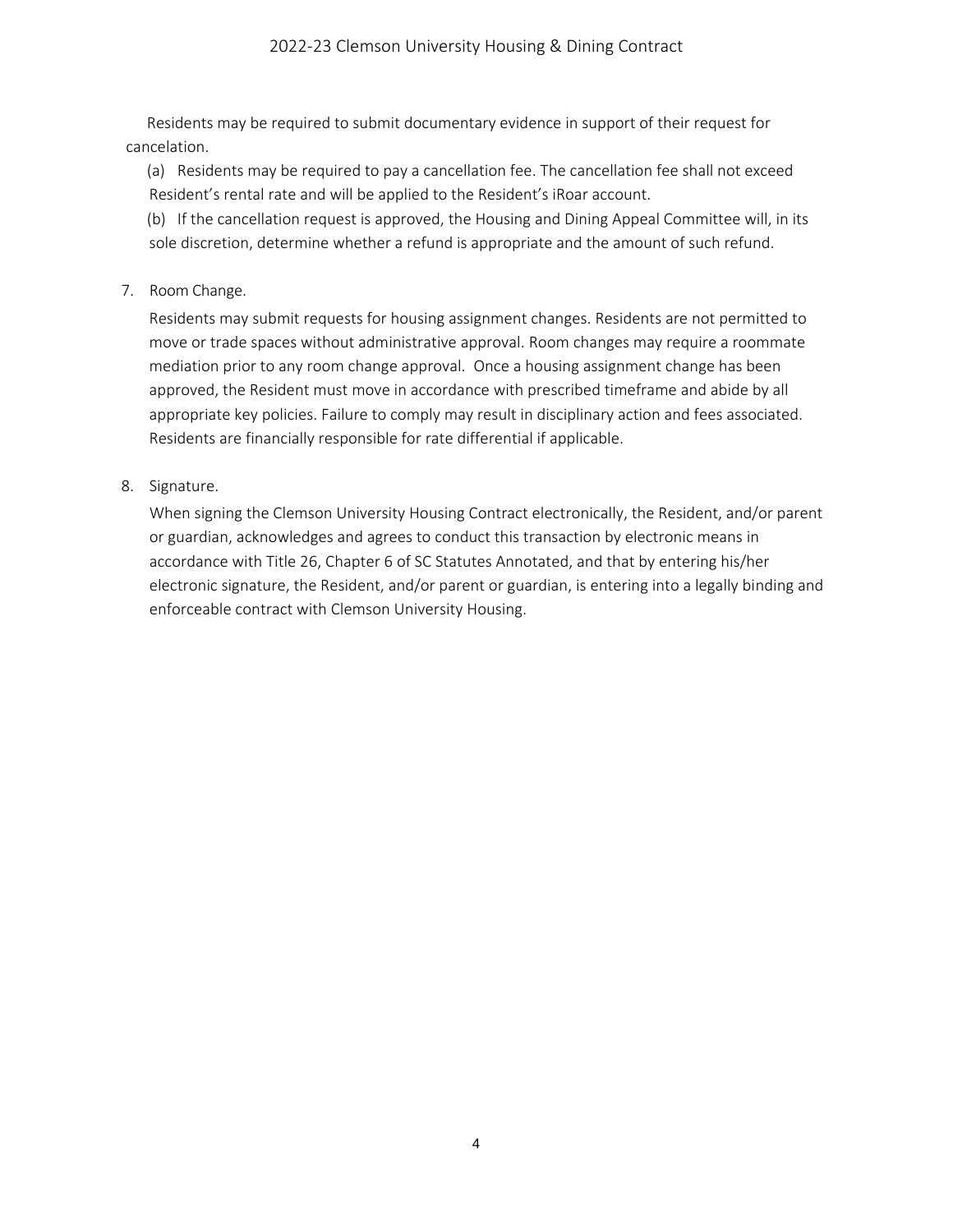## Student

## Responsibility

1. Additional Requirements - Housing Rules and Regulations.

Residents are responsible for reviewing and being knowledgeable of the University Housing Rules and Regulations. By electronically signing the Housing Contract, Residents are agreeing that they have read and agree to adhere to the rules and regulations set forth by this document.<https://housing.clemson.edu/housing/assignments/>

2. Communal Areas and Property.

Communal areas and property includes, but is not limited to, residential classrooms, hallways, baths, stairwells, elevators, lounges, study rooms, utility rooms, laundries, kitchens, lobbies, porches, courtyards, and related area spaces.

(a) Communal areas are reserved for the use of all residents; therefore, Residents may not store personal

items in these spaces or remove items from these spaces for their personal use. University Housing is not responsible for abandoned property.

(b) Residents are responsible for the care of communal property and should report any damages. In halls or areas where the University has determined that there is abuse or destruction of University property and the responsible individual(s) cannot be identified, all Residents may be held responsible for paying a prorated portion of repair and/or replacement costs.

(c) Where organizations or programs have exclusive use of an area, such as fraternities and sororities, those organizations are responsible for reimbursing the University for the cost of repairs from damages to communal property if the responsible individual(s) cannot be identified. Where it is determined that organizations or programs are not in support of University Housing regulations, they may lose exclusive use of the area.

3. Communications and Information.

(a) Residents are required to know and comply with all terms and conditions contained within the University Housing Contract and Addenda. The Contract and Addenda may be found on the University Housing & Dining website.

(b) Residents are expected to be aware of and comply with all University policies, the provisions of the University Student Code of Conduct, all official print or electronic University publications, and federal and state laws.

4. Communications Services.

A cable station package is provided and can be accessed through Philo/IPTV or via devices like Roku, Fire Stick, etc. Internet access (wireless) is provided at no additional charge. Residents may not alter the existing wiring for any of these services and must provide their own reception devices (i.e., TV and/or computer). Personal wireless routers are prohibited in University Housing. Exterior antennas and satellite dishes are prohibited.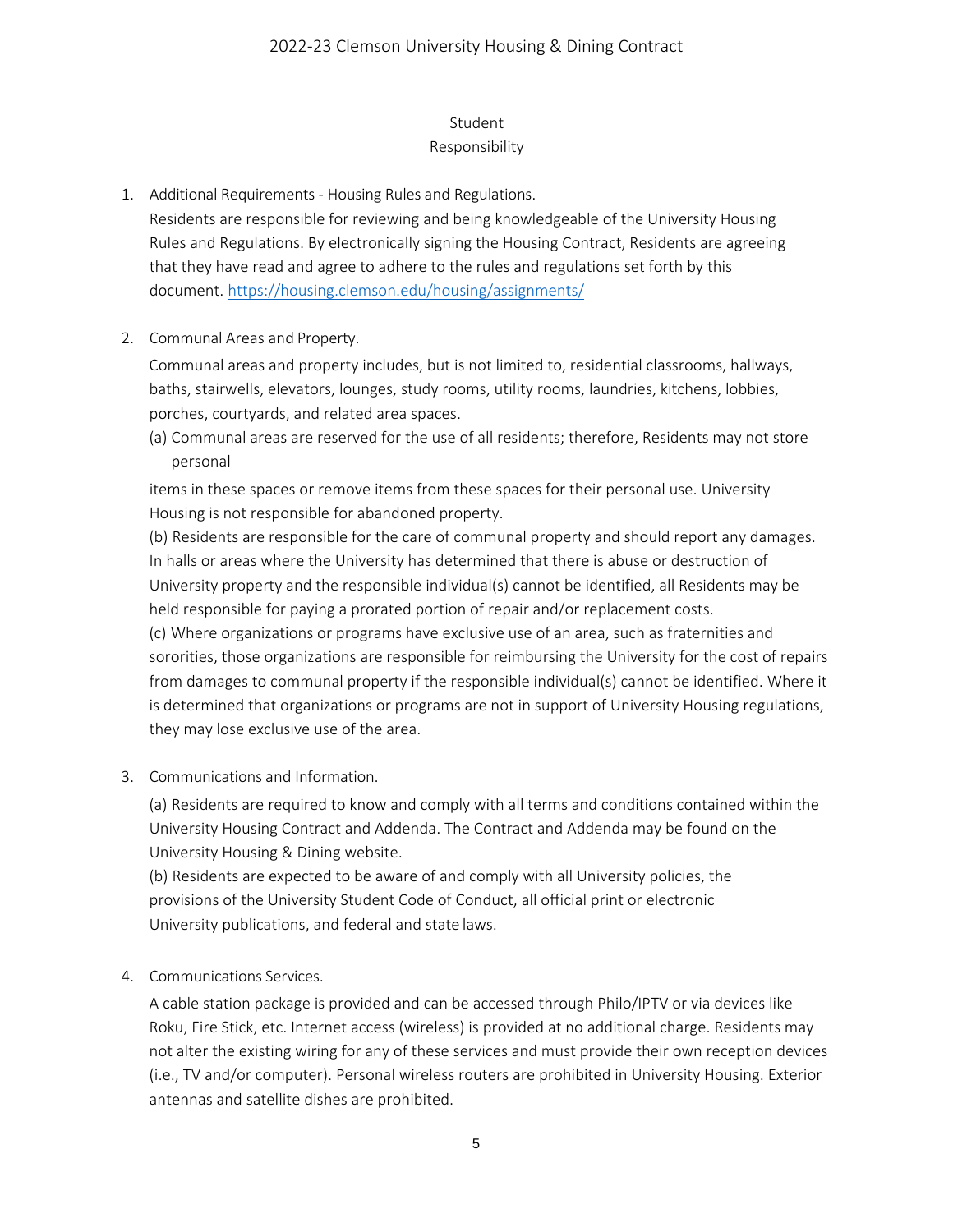## 5. Conduct and Contract Adherence.

(a) Incident Reports - An incident report (IR) may be written to document an infraction of this University Housing contract or University Student Code of Conduct regulations. Infractions of University Housing policies may be dealt with administratively or through the Office of Community and Ethical Standards (OCES). A web based IR form is available through OCES web page.

(b) Disciplinary Action - Residents who violate the terms and conditions of this contract are subject to disciplinary action by the University. Such action can include, but is not limited to, administrative sanctions, temporary removal, suspension or eviction from University Housing and/or suspension or dismissal from the University. Residents may also be required to pay fines and/or make restitution. Those who violate state and/or municipal laws are subject to prosecution in civil or criminal courts.

#### 6. Personal Property.

The University does not assume any legal or financial obligation for the personal property of any Resident or guest that may be lost or damaged in University buildings or on University grounds. Residents or their families are encouraged to obtain appropriate renter's insurance to cover such losses. University Housing is not responsible for any item(s) left behind once a room or apartment is vacated. University Housing will bag and store abandoned property for 30 days, then dispose.

#### 7. Room/Apartment.

(a) The Resident is responsible for the condition of the assigned space and may be required to reimburse the University for all damage to the space and damage to or loss of fixtures, furnishings or properties furnished under the contract.

(b) The Resident is responsible for reporting all maintenance issues to the Housing Facilities Office by calling 864-656-5450 or by submitting an online maintenance request via the University Housing & Dining website or Housing Portal.

(c) Alterations must not be made to the area or furnishings provided by the University (including, but not limited to, painting, mounting TV's, etc.).

(d) All furniture, in each room/apartment at the time of move in, must remain for the duration of residency. Residents may not remove, store or trade furnishings from their assigned space. Additional furnishings brought into the room/apartment by the resident(s) must be freestanding and clear of all existing furniture, fixtures and walls.

(e) When occupancy is terminated, residents must follow proper check-out procedures as outlined in the Housing Rules and Regulations. Residents vacating housing without following this procedure may be charged a fee for failing to check out properly, plus the cost of replacement or repairs resulting from any damage inflicted during occupancy. Egregious damage may result in referral to OCES. Failure to return the room key at checkout may result in lock change charges.

8. Right to Forbid.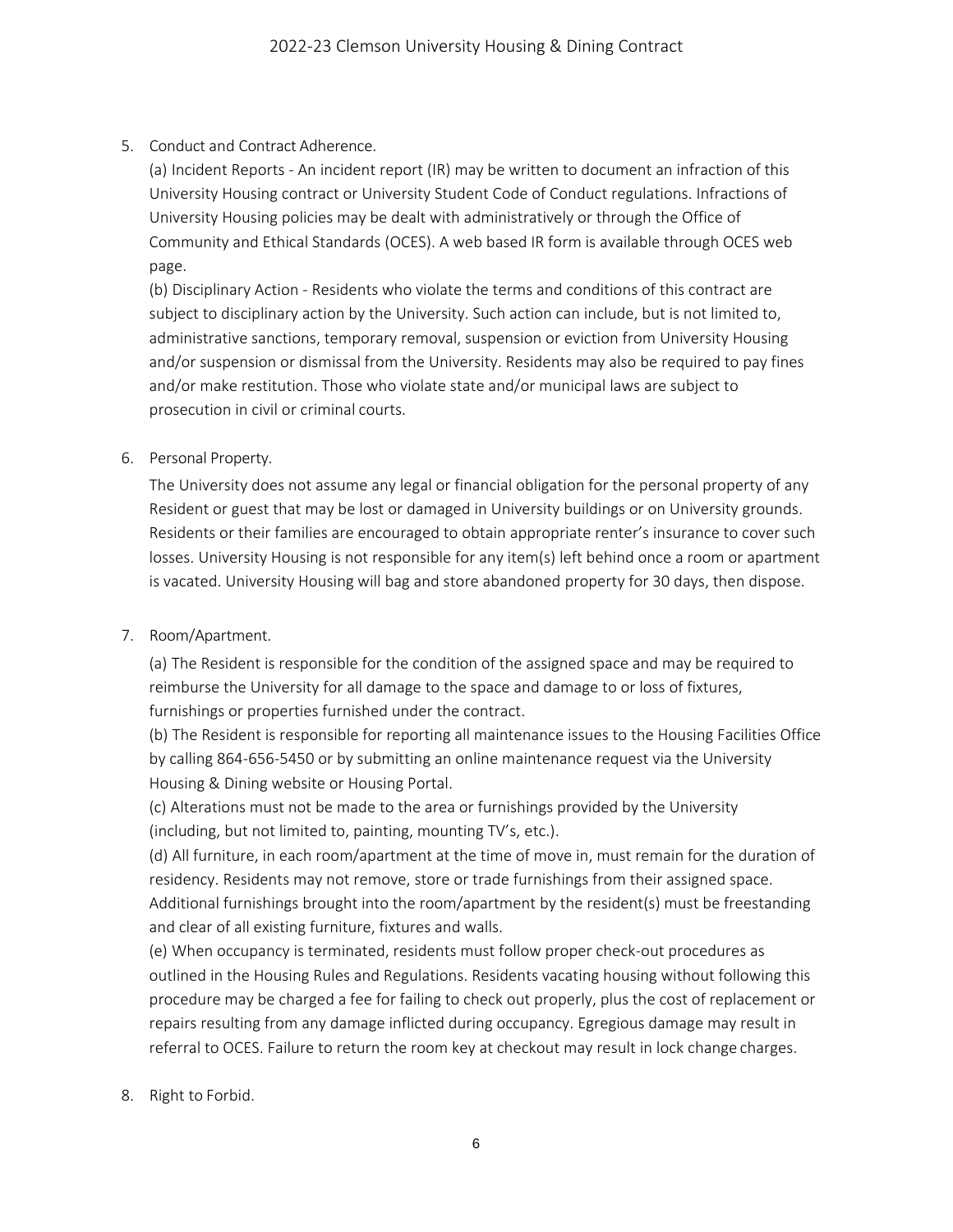University Housing reserves the right to forbid any item or activity deemed by the University to be harmful, unadvisable, or not in the best interest of the University or its residents.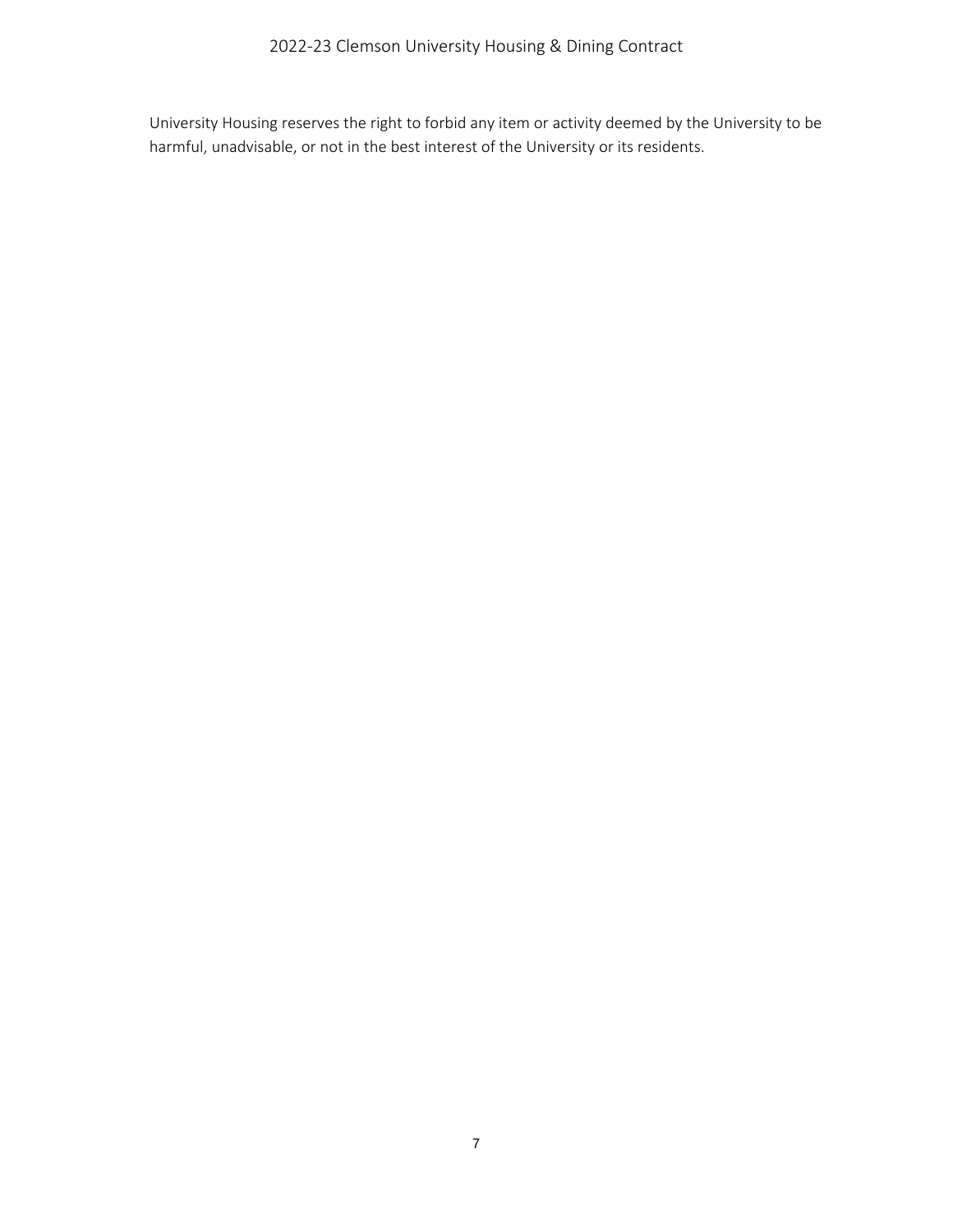## SAFETY

## 1. Asbestos Materials.

Some areas of University Housing have asbestos containing materials present. A licensed asbestos abatement team manages these materials. Residents should use caution to not disturb any sprayed-on ceiling materials. Any questions concerning asbestos materials, locations and hazards should be referred to the Housing Facilities Office at (864) 656-5450 or the Asbestos Abatement Program liaison at (864) 643-6168 for further clarification.

## 2. Keys.

(a) Keys are issued at check-in by the community desk where the Resident is assigned. Keys must be returned to the community desk by the Resident when occupancy is terminated. If a key is lost or not returned when occupancy is terminated, or if a temporary key is not returned within the required time, the door lock(s) will be changed and new keys will be made at the responsible Resident's expense.

(b) All keys are property of the University and bear the statement, "State of S.C.; Do Not Duplicate." Residents shall not violate this provision or possess University Housing keys other than the one assigned to them by the community desk.

(c) A Resident who abandons assigned space may be required to relinquish rights to key issuance.

# 3. Pool/Lounge.

(a) All persons, including but not limited to Residents and their guests, use the outdoor pool/lounging area at their own risk. Clemson University Housing will not be held responsible for injuries sustained by any person using this area. Resident(s) and guest(s) will indemnify Clemson University and Clemson University Housing for any claims resulting from their use of the outdoor pool/lounging area.

- (b) Alcoholic beverages are strictly prohibited in the pool/lounge area.
- (c) The Resident(s) and guest(s) are responsible for ensuring all gates are locked and secured at all times.

(d) Residents and guests are to following pool/lounge policies, hours of operations, etc., ensuring safety and responsibility are priority.

(e) In the event Resident(s) or guest(s) fail to follow policies, hours of operation, or provide safe and responsible behavior, an incident report will be processed and appropriate authorities will be notified.

(f) Pets of any kind are prohibited in the pool/lounge area.

(g) The Resident understands that the pool and/or lounge area is strictly an amenity and that the use of this amenity is not guaranteed under the terms of the contract. Any interruption or nonavailability of the use of the pool/lounge area will not violate any terms of the contract.

(h) Residents using the pool/lounge area is responsible for notifying University Housing Maintenance of repair needs. Residents/guests are to refrain from attempting to make any repairs or adjustments to the pool/lounge equipment.